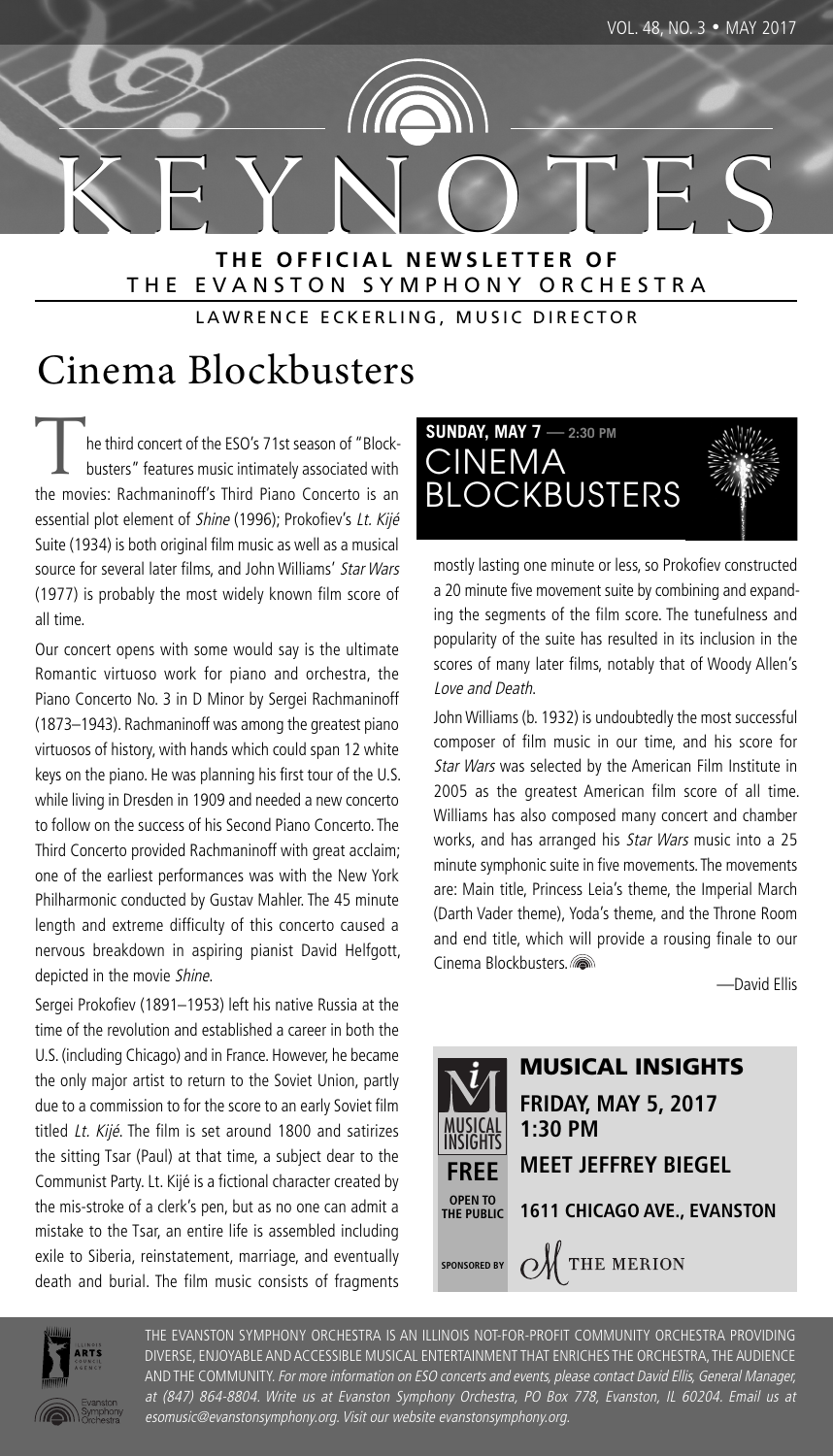## BEHIND THE SCENES



Let me go on the record right here. I absolutely love John Williams' music. And I ADORE the music from Star Wars. I think it's a fantastic piece of music, regardless whether it was written for a film or for a concert stage.

The Evanston Symphony and I have just finished (at

the time of this writing) two weeks of rehearsals for Mahler's Second Symphony, in preparation for our June 11th performance. I can think of no piece of music which is more uplifting, more emotionally and spiritually transcending, and more deep and profound.And at our next rehearsal we will be starting work on Star Wars, Prokofiev and Rachmaninoff.

You may ask yourselves: "How can this conductor just finish intense rehearsals for Mahler's Second Symphony, and then go right into Star Wars and call that music great? That he LOVES this music? Really? Music by John Williams, who has arguably stolen/ borrowed/ quoted from composers such as Holst, Elgar, Walton, and many more?" My answer is, yes. Really. The music from Star Wars is exciting, beautiful, even riveting.And above all, it's FUN.Who says every piece of music on every concert has to be profound, deep, and ultra serious? What's wrong with plain old fun? In my view, that's one thing we don't have enough of in symphony orchestra concerts.

The next question some might ask is: "Why is Star Wars on a concert alongside Rachmaninoff and Prokofiev? Doesn't Star Wars belong on a Pops concert?" There was a time, not long ago, where there was no such thing as a Pops concert. There were just orchestra concerts. Concerts that featured Brahms symphonies also included Rossini overtures and Strauss waltzes. Other pieces (to name a few) that are rarely heard in modern traditional symphony concerts anymore and seem to be relegated to modern Pops concerts are: Gershwin's Rhapsody in Blue, Grieg's Peer Gynt Suite, the Zampa Overture of Herold, Suppe overtures, Bizet's L'Arlésienne Suites, Tchaikovsky's 1812 Overture, Grofe's Grand Canyon Suite, etc. The list goes on.

Before 1960 these works, often called "light classics," appeared on programs almost once every concert.And looking right now at a random professional orchestra's season for 2017/18, I counted one such work included only once every six concerts.

At the Evanston Symphony, we try and offer as diverse range of music as we can to you, our audience. We offer many such programs containing both serious and fun music. What is the common denominator? That the music is good, and enjoyable!

See you on May 7th!

—Lawrence Eckerling Music Director, Evanston Symphony Orchestra

## **ESO wins Community Orchestra of the Year 2017!**

The Illinois Council of Orchestras has just announced that Evanston Symphony Orchestra won Community Orchestra of the Year 2017, in recognition of our exemplary achievements. We are very proud of this award.What does it mean to be a true community orchestra? The mission of the Evanston Symphony Orchestra is 'to provide quality, affordable and accessible classical music entertainment that enriches the orchestra, the audience, and the community.'

- **We provide an outlet for the talents of players in the area.** Our accomplished musicians come from many backgrounds; some play or teach professionally in schools or in bands, but almost all volunteer their time to the ESO; they come together to rehearse and perform ESO concerts for the sheer joy of playing symphonic music.
- **We collaborate with local performing arts organizations.** We perform regularly with North Shore Choral Society, Evanston Dance Ensemble, Evanston Children's Choir, and the Evanston Symphony Holiday Gospel Choir. We share the stage at our annual Holiday concert, which has become a tradition in Evanston and a festive way to celebrate the season. We are founder members of Enrich Evanston; a group of arts organizations working to improve inclusion and racial equity in and through the arts, here in Evanston.
- **We provide free pre-concert lecture/recitals** at The Merion on Friday afternoons before every subscription concert. All are welcome to hear our Music Director, Lawrence Eckerling, and General Manager, David Ellis, talk about the upcoming concert. Larry demonstrates on the piano; David shares some of his deep knowledge of the music's history, and often our featured soloist will play and talk with the group.
- **We welcome children.** Children 12 and under can attend our subscription concerts for free. We provide special program notes for them, called KidNotes to enhance their enjoyment. Our Holiday concert is especially family-friendly and Santa can be relied on to attend
- **We provide free music education for 3–5 year-olds** in Evanston District 65's Head Start, Pre-K and Special Ed classes. We have been working with District 65 for ten years now on this special program, called Music In Your World. Soon, we hope to expand our classes to include children and their families from birth to 36 months through D65's Early Head Start program, too.

If you have thoughts on other ways we might serve the community and share the gift of music more widely, please do let us know at esomusic@evanstonsymphony.org.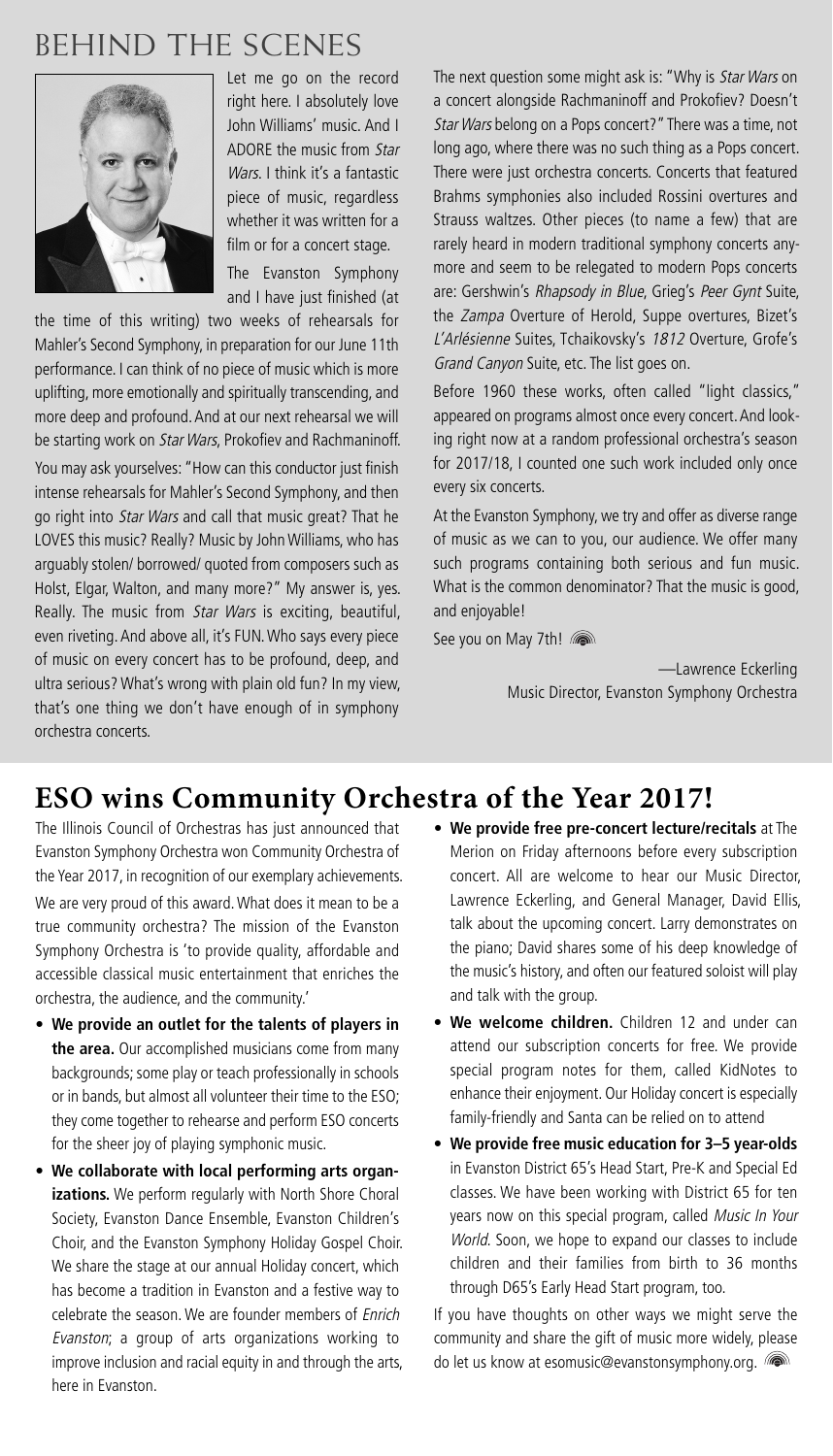## **The Unorthodox Musical Path of Jeffrey Biegel**



Most children begin to say simple words at age one, more complex words and sentences by age two, and are veritable chatterboxes at age three. Not so Jeffrey Biegel, who, by age three, had not spoken a single word. Obviously concerned, his parents took Jeffrey to a doctor, who tried communicating with him,

but to no avail. Finally, the doctor said his name very loudly several times. No reaction. Then the doctor turned to his parents and said, "Your son is deaf."

Jeffrey was indeed 85% deaf. He could not communicate and his only sense of music was vibrations that he could feel through the floor. Fortunately for Jeffrey and the music world – his deafness could be reversed.After corrective surgery, Jeffrey had a lot of catching up to do and wasted no time doing so. He was soon talking normally, but doesn't remember the first time he actually heard music. However, when asked what it was about music that grabbed him, he said, "Music grabs you! It attracts you to it. It's a language that you understand."

When he began piano lessons at seven, it was clear he had both the necessary talent and the determination to do well. Soon he was playing Clementi's Sonatinas and, at ten, gave his first public performance at ten at the Usdan Center for the Creative and Performing Arts on Long Island, where he played Chopin's Fantaisie-Impromptu.

At 16, Jeffrey began studying with Adele Marcus, the renowned pianist and faculty member at Juilliard, who had also taught Neil Sedaka (about whom more later).When he graduated from high school, Jeffrey continued his studies with Marcus at Julliard. He describes Marcus as "tough." At one point, she said to him, "I know it's in you, but I don't know how to get it out of you." He then realized that he was using more of his other senses to compensate for his early hearing disability and was thus more inhibited than someone who had always had use of all the senses. It was a breakthrough moment, and he credits Marcus with "opening his ears" to express himself through the piano. He still follows a technique that Marcus taught him, that of singing the music as he plays it. However, it wasn't until years later that, when talking to a writer who asked him about the effects of his childhood disability on his career, Jeffrey realized he had never told Marcus about his deafness.

Because of what he calls his "reverse-Beethoven" musical career, Jeffrey has had the freedom to follow a rather unorthodox path in music. He was once told that "When you play the piano, it doesn't sound like a piano." Jeffrey replied that his conception and utilization of the piano is as a language. "The piano is an extension of your voice. The fingers follow the voice and the keys are just an extension of the strings." He thus teaches his students in master classes to sing out the music and to play an imaginary piano to get a sense of the space the piece needs and the air around the notes. He finds this technique changes the way his students use their

arms and fingers to create sound and helps them better hear what sounds are created in the inner mind.

Jeffrey's unorthodox path has also led him to collaborations with some unorthodox classical musicians, including Neil Sedaka and Peter Tork. Sedaka is best known for his teenage hits like "Stupid Cupid" and "Breaking Up Is Hard To Do" in the rock-and-roll years, but few know that he is also a Juilliard-trained classical pianist who was to represent the United States at the 1966 Tchaikovsky competition in Moscow. When this was revealed as his "secret" on the "I've Got a Secret" quiz show, he was challenged by a panelist who said that that couldn't be true because the Soviets had outlawed rock-and-roll music as decadent. Sedaka promptly sat down at a piano and impressed the panelists by playing Chopin's Fantaisie-Impromptu," the same piece that young Jeffrey Biegel would play some years later at his first public performance. Despite his classical proficiency, however, Sedaka never got to compete in the Tchaikovsky competition; the Soviets did indeed disqualify him because of his "other" life as a pop star. Sedaka's current biography says that he has returned to his classical roots. In October 2010, he recorded his first piano concerto, "Manhattan Intermezzo;" the piece contains "bells and whistles so it's more like Rachmaninoff," additions Jeffrey made to the piano part with Sedaka's encouragement and approval.

Peter Tork is forever connected with The Monkees, the fictitious band in a 1960s TV series. Tork states on his webpage that he met "a professional classical piano player by the name of Jeffrey Biegel." They had an interesting conversation about classical music and kept in touch. Then Jeffrey wrote to Tork and asked him to compose something for piano and orchestra for a performance with Orchestra Kentucky. "At first I declined," Tork wrote, "thinking I could never do anything serious like that, at least not without writing obvious stuff. But some ideas began to roll around in my head, and I sat down to play them. Lo and behold, strange stuff that I liked emerged… and it was a tremendous thrill to hear what I'd written performed by about 65 musicians…all at once!"

Jeffrey says that, because of his early disability, his whole life has been based on thinking outside the box. He told us that "classical composers were pop writers of their day, so why not have pop writers compose classical music?" Hence his collaborations with Sedaka and Tork as well as with Josh Groban, Jimmy Webb (who wrote his "Nocturne for Piano and Orchestra" for Jeffrey), David Foster, Peter Schickele (a.k.a. P.D.Q. Bach), and many others.

Jeffrey considers himself "a conduit between the past and the future." His work with popular and younger musicians is his way of keeping the classics going and making sure classical music never disappears.We applaud and encourage his efforts and look forward to welcoming this "unorthodox" pianist to our stage on May 7!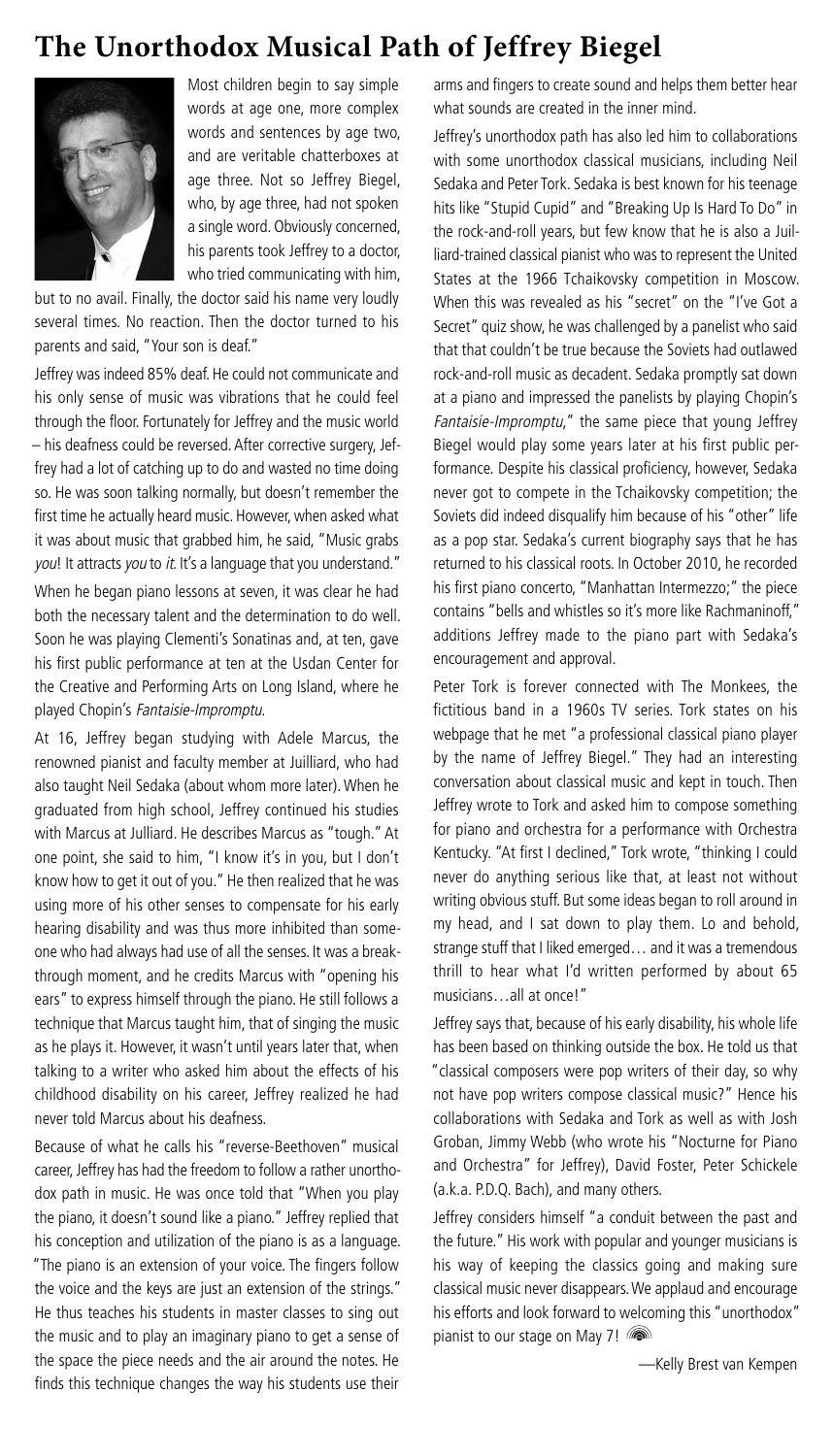

## **EVANSTON SYMPHONY ORCHESTRA**

*presents our*

## RIES

| 2017–2018 CONCERT SERIES                                                                                                                                                                                                                                                              |                    |
|---------------------------------------------------------------------------------------------------------------------------------------------------------------------------------------------------------------------------------------------------------------------------------------|--------------------|
| <b>SUBSCRIPTIONS</b><br>Assigned Seating.                                                                                                                                                                                                                                             |                    |
| $\Box$ NEW ESO SUBSCRIBER<br>$\sqcap$ renewing ESO subscriber<br>$\Box$ Same Seats<br>Indicate your seating preference:<br>$\Box$ Change my seats<br>$\Box$ Main Floor<br>$\Box$ Balcony                                                                                              |                    |
| ____Concert Series Subscriptions @ \$98 each                                                                                                                                                                                                                                          | $=$ \$             |
| Senior Concert Series Subscriptions @ \$84 each                                                                                                                                                                                                                                       | $=$ \$             |
| I need free children's (12 and under) seats with my subscription                                                                                                                                                                                                                      |                    |
| <b>INDIVIDUAL CONCERT TICKETS</b><br>Purchase tickets in advance and save.<br>Box office prices are \$35, seniors \$30.<br>Full-time students with ID are \$5.                                                                                                                        |                    |
| Concert #1 $#2$<br>#3<br>#4                                                                                                                                                                                                                                                           |                    |
| __ _____ ____ ____ Adults @ \$30 each = \$_________                                                                                                                                                                                                                                   |                    |
| $\frac{1}{1}$ $\frac{1}{1}$ $\frac{1}{1}$ $\frac{1}{1}$ Seniors @ \$25 each = \$                                                                                                                                                                                                      |                    |
| Children 12 & under-free $= $$ No Charge                                                                                                                                                                                                                                              |                    |
| MY TAX-DEDUCTIBLE CONTRIBUTION IS                                                                                                                                                                                                                                                     | $\sim$             |
| <b>EVANSTON SYMPHONY HOLIDAY CONCERT</b><br>$\_$ Adult \$25/\$40* $\_$ Child \$10/\$15* $\_$ Family Pack \$70/\$100* = \$ $\_$<br>$\Box$ Preferred Seating *second price shown is Preferred Seating area price<br>Family package special includes tickets for 2 adults and 3 children |                    |
| Handling Fee - Waived through June 11!                                                                                                                                                                                                                                                | \$ 5.00            |
| <b>TOTAL PAYMENT</b>                                                                                                                                                                                                                                                                  | $\mathbf{\hat{s}}$ |
| <b>NAME</b>                                                                                                                                                                                                                                                                           |                    |
| <b>ADDRESS</b>                                                                                                                                                                                                                                                                        |                    |

CITY/STATE/ZIP

**TELEPHONE** 

E-MAIL

| E-IVIAIL                                                                        |  |                 |                            |
|---------------------------------------------------------------------------------|--|-----------------|----------------------------|
|                                                                                 |  |                 |                            |
| $\Box$ Check enclosed $\Box$ DISCOVER $\Box$ VISA $\Box$ MASTERCARD $\Box$ AMEX |  |                 |                            |
| CARD ACCT#                                                                      |  | EXPIRATION DATE | <b>CVV CODE (REQUIRED)</b> |
| NAME AS IT APPEARS ON CARD                                                      |  |                 |                            |

**SIGNATURE** 

### **Mail form to: Evanston Symphony Orchestra, PO Box 778, Evanston,IL 60204**

The ESO thanks you for your support. All contributions are tax deductible and will be listed in the concert program.